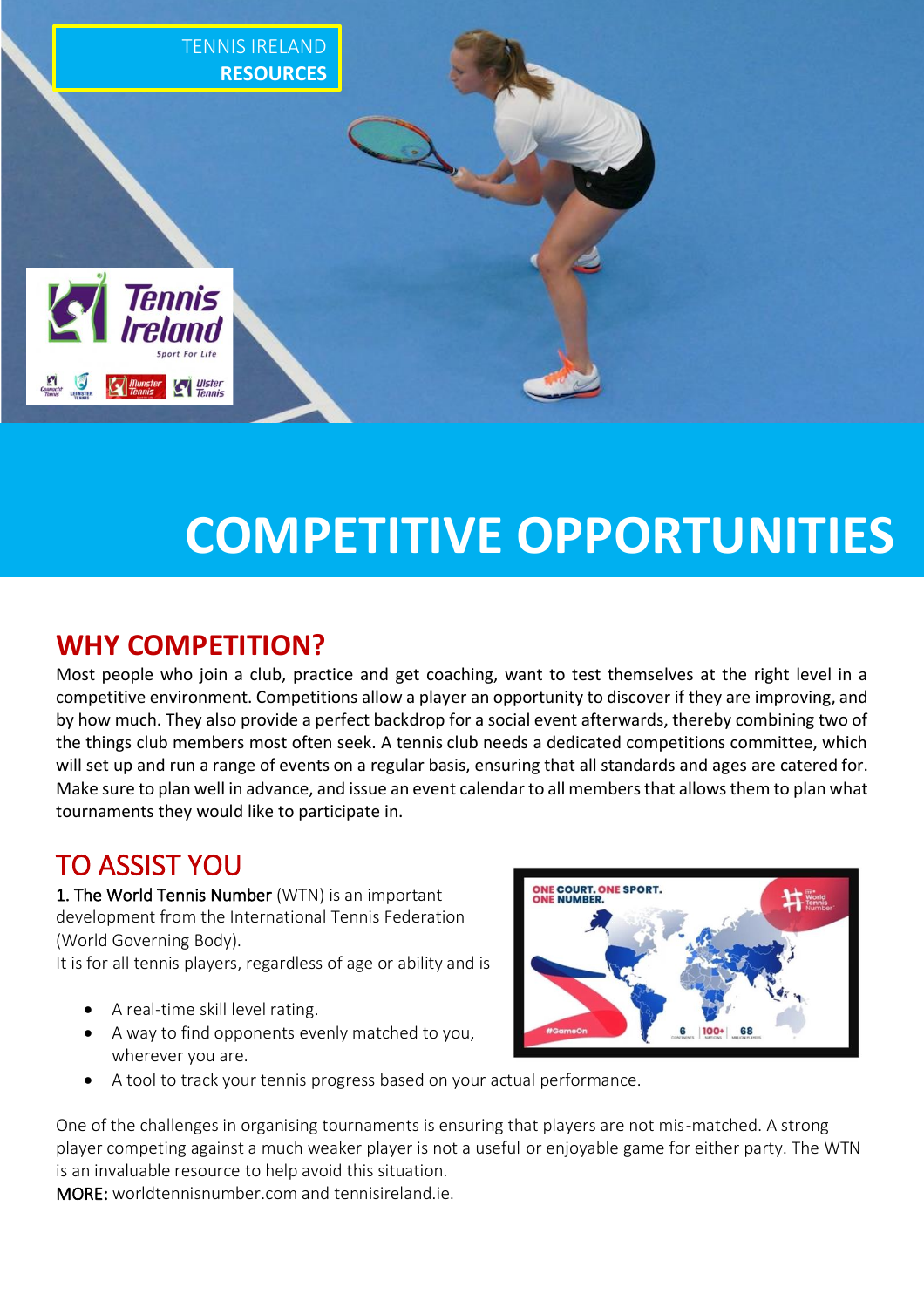2. Many tournament formats are supported on the Tournament Software platform ti.tournamentsoftware.com. This makes it easy to register players, issue schedules and record results online. All clubs that are affiliated to Tennis Ireland receive free access to the system. MORE: [competitions@tennisireland.ie](mailto:competitions@tennisireland.ie)

**3.** Tennis Ireland has developed a **Club Competition Organiser** course – ideally those who will run competitions at your club should sign up for this course. Call your provincial number below for full details.

# PREPARING FOR AN EVENT – KEY PRINCIPLES

1. For a larger-scale event, appoint a team to run the competition, including a Tournament Director, a referee, court supervisors and support volunteers (to provide refreshments etc).

2. If the tournament involves junior players or vulnerable adults, ensure that two Garda Vetted adults are present at all times. Ensure compliance with the Tennis Ireland Code of Conduct (see Appendix 10 of 'Safeguarding Guidance for Children and Young People in Tennis' (available at tennisireland.ie).



3. Before players show up and play begins, make a survey of the courts and facilities to ensure that there are no hazards e.g. broken glass on court.

4. A tournament provides an excellent opportunity to generate publicity for the club. Photographs of the event are important for publicity. Under GDPR laws you will need permission to take and publish photos. Include a statement granting the club this permission on the entry form or during the sign-up process.

# THE COACH AND COMPETITION

Coaches and coaching play vital roles in helping players to improve, and improvement is an important motivational factor for staying in the game.

It's also vital that players get to practice and improve the skills they learn at coaching. The most realistic situation for this to happen is in an appropriate level competition. Therefore it is very important for coaches to be directly involved in providing competitive opportunities.

- Players get coaching in order to play better in matches. If they do not have the opportunity to play matches on a regular basis, many will lose the motivation to stay in the sport.
- Crucially for coaches, supervising a competitive event provides an opportunity to see their pupils perform in a 'real-world' situation, and therefore be able to plan effectively what they need to work on next.
- Organising competitive events that a coach's pupils and prospective pupils can play in is part of the 'Role of the Coach'.

Competition as part of the coaching programme. *Quote from a coach:*

*"We do a match play segment at the end of every session for 15 minutes, regardless of the age or level.*

*Every third week the entire session is devoted to match play, short multi match formats and conditioned points/matches e.g. you only have a second serve, the point only begins when there is a 'serve and return in play' etc."*